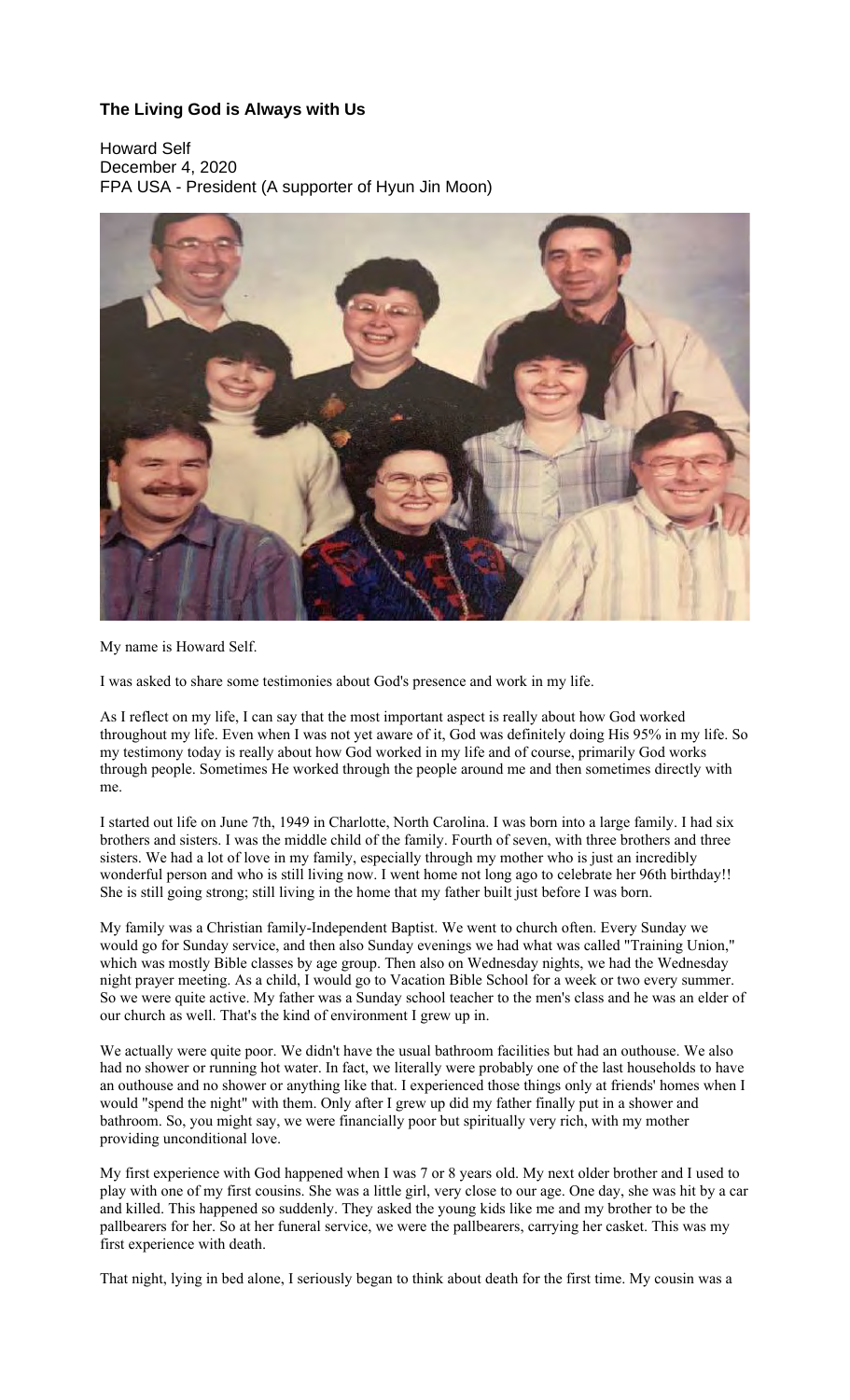lively, vivacious, and wonderful person and now she was gone completely. What is death? Is that just like an empty void? What happens when you die? Where is she now? What happened to her? And then I started to contemplate about my own life and then in my young mind, extrapolate forward to the moment that I would pass away, perhaps 80 or 90 years later. As I thought about the moment I would die, I contemplated what would happen right after I died. What will it be like? Will there be any feeling or even thinking after that moment?



At first, it was quite fascinating for me to try to understand death. But after a while, it became quite scary and eventually terrifying. It became terrifying thinking about my death at 7 or 8 because in my mind I was standing right at that moment of death, and I couldn't think of anyone who could solve this pressing problem. I knew everybody was going to die one day. My parents who had always been with me and to whom I had always been able to go to with any problem, would die before I did. I thought, "From now, no matter how much fun I'm having with my brothers and sisters, or my friends, so what?, the thought that in the end, we are all going to die will come to me and take away all joy." With this realization, all meaning and hope began to drain out of me. I felt completely alone for the very first time in my life.

And then in my darkest moment of despair, suddenly very soothing, loving, warm thoughts began to come to me. They were very intriguing because these thoughts were outside of me and also they were inside me at the same time, but I knew they had another Source. It was like a voice in my mind that began to lovingly say: "You don't have to worry. I created you to live for eternity. Even after you leave this physical life, you will continue to live. There will never be a time that you cannot speak, cannot feel, cannot love, and cannot experience life. I created you that way, to live forever."

"You don't have to worry. I created you to live for eternity. Even after you leave this physical life, you will continue to live. There will never be a time that you cannot speak, cannot feel, cannot love, and cannot experience life. I created you that way, to live forever."

And I understood then that Heavenly Father was there, embracing me. And I suddenly just filled up with the deepest kind of joy and the deepest kind of gratitude. I was so grateful that Heavenly Father had created us to be eternal spirits. My heart just filled up. I knew and felt to my bone marrow that I would never be alone again because I knew that God would always be with me. I felt so protected and so loved and I just began crying and weeping out of deepest joy and gratitude. My life seemed to be like an hourglass, that had narrowed down, seemingly coming to almost an end in my moment of despair; but then, because God was there, opened into an unending broad ever-widening venue.

That was my first personal experience with Heavenly Father and it proved to hold true for the rest of my life. I never felt alone again. No matter what I was going through, no matter what kinds of things I did. Even when I was in the Army, I was never alone. Always I could feel that God was with me. I've always been so grateful for that base. Many times, I felt unworthy, at times leaving Heavenly Father alone too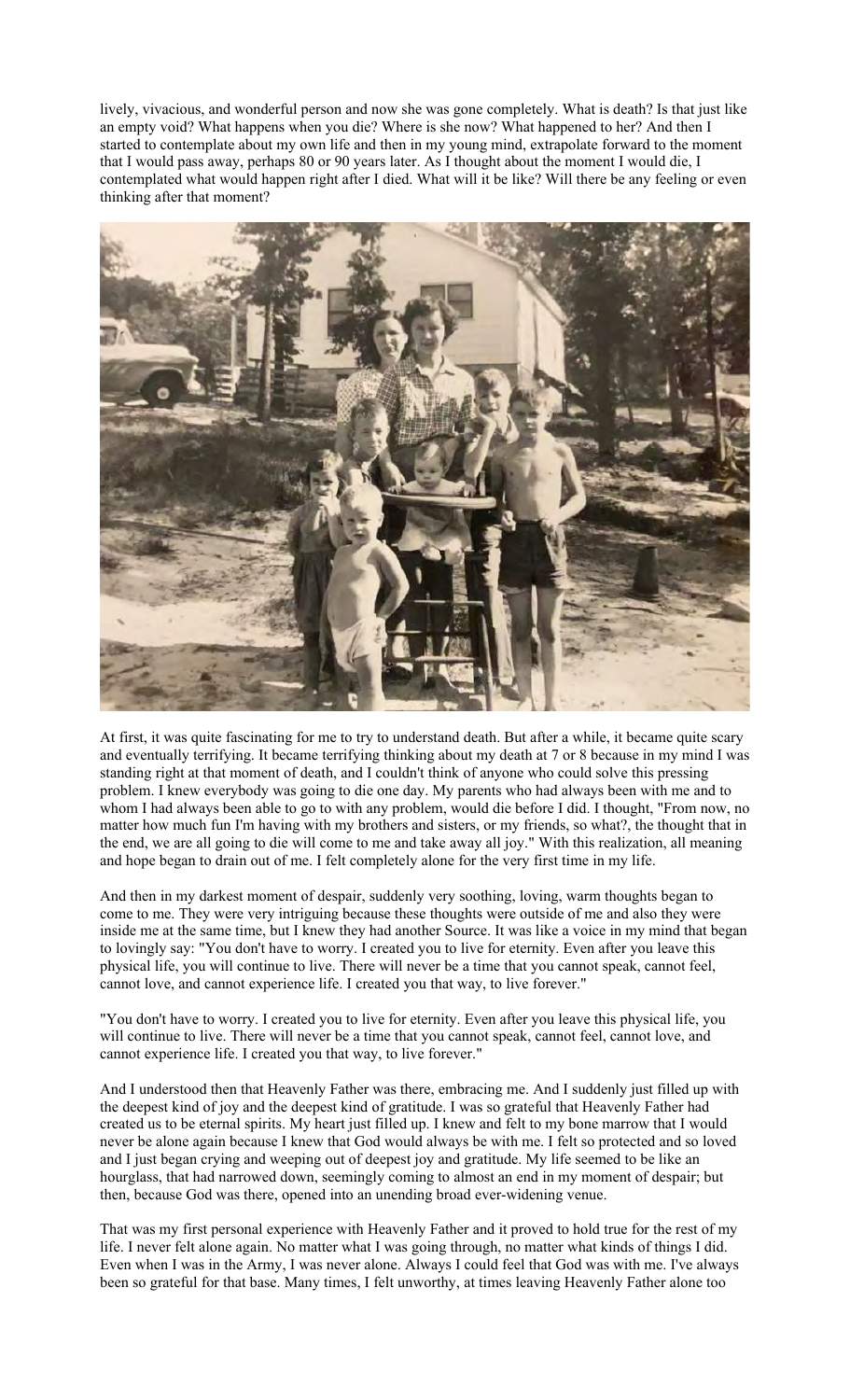long in between meetings with Him, but He never, never, never abandons us. He never lets us down.

Fast forward about 17 years. I am now 25, and I have just heard the Divine Principle. I am on fire to share with my family members the exciting truths that I have just learned. I was visiting my family home where my mother lives to this day. I was having a serious discussion with my older sister, Ruth, in the kitchen, sharing all that I had recently discovered. She too was a seeker and so our discussion was getting very intense. Our house is not too big, so my mother was taking part in the entire conversation from the next room, supporting me. As we discussed, from the next room, Mom would chime in and add her comments. Finally, my sister realized that something big was happening for me, and she asked, "So, what does this mean for you? What are you going to do? I replied, "Well, bottom line, it means that God has called me to go and join the Unification Movement led by Reverend Sun Myung Moon. I don't know if I will be asked to be a missionary or a pastor, or what, but it is clear that I have to go and help. God has called me and I cannot resist this call from God."



Then, my mother came into the kitchen where we were. She was crying. We didn't know why so my sister and I hugged up around her. And then my mother, through her tears explained what had happened with me when I was only 2 weeks old.

She said, "I always knew Howard was going to be a missionary or a preacher."

(There had been a running joke in my family that I was "the preacher" because I had such a big mouth. Amongst the seven kids, I was always the loudest.) So when my mom said this, I kind of laughed and said, "Yeah, Mom, I always had a big mouth."

She said, "No that's not what I mean." And then she told us what happened when I was a baby, no more than two weeks old:

"When you were two weeks old you had a growth on your throat- some kind of tumor- and the doctors said they would have to operate. They told me that that operation might mean they would have to take your voice box and that you might not be able to talk. There would be a lot of scarring as well.



After hearing that news from the doctors, that night I began praying and I prayed all night long. At about five in the morning, Heavenly Father was there with me. And I asked Heavenly Father if He could heal this baby so that the operation would not be necessary. Then I promised Heavenly Father that if He would heal you, I would offer you to Him and when you grew up, God could call you and use your voice and speak through you.

The next day the swelling started going down. The second day, even more. And by the third day, the swelling was completely gone.

I took you back to the doctors, and the doctors were kind of flabbergasted. They didn't know what to say and could only say, "We don't know what happened, but it is completely gone. There's no need for an operation."

Ever since that day, from when you were two weeks old, I have been waiting and knowing that God would call you. And I know God has called you right now and has called you to this Movement. And I'm so happy."

Her tears were tears of joy- that at the age of 25,

God was calling me to my life mission.

My mother was so smart and wise because she never told me about this, throughout my whole life, until she knew I was called for my life work by Heavenly Father. And she has supported me all the time